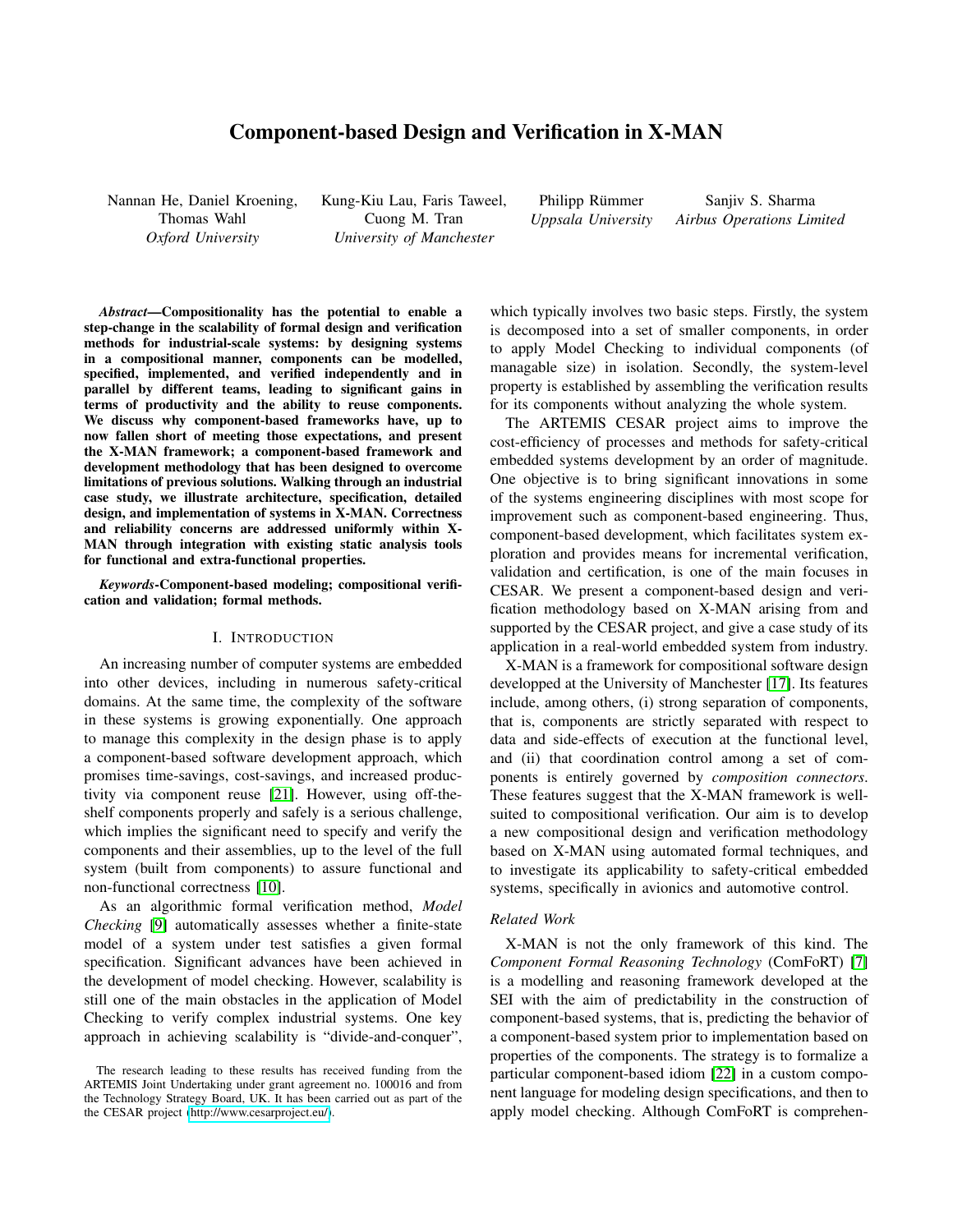sive, its actual applicability to embedded systems has not been studied extensively. In [\[19\]](#page-8-6), Quinton et al. proposed a contract-based reasoning framework for the componentbased design of complex, hierachically defined systems. It is based on an existing component framework for constructing systems called BIP (Behavior, Interaction, Priority) [\[2\]](#page-7-0). The composite connectors in BIP have the formally defined semantics [\[5\]](#page-8-7). This framework supports rigorous componentbased design [\[1\]](#page-7-1) and verification [\[4\]](#page-8-8) in various applications, such as the componentization [\[3\]](#page-8-9) of existing functional modules [\[12\]](#page-8-10) in apply to robotic systems. In comparison, while the compositional verification methodology proposed in this paper is mainly based on the X-MAN componentbased framework, it can be generalized easily to other similar component-based frameworks.

With the active development of component technologies, formal verification for component-based designs is gaining prominence and modular reasoning is key to its scalability [\[11\]](#page-8-11). One of the issues is the effort required to specify the individual components, which has stimulated research on automatically generating modular assumptions under which a given component satisfies a desired property, enabling automated computation of contracts for individual components. These techniques are out of the scope of this paper, and we only mention [\[13\]](#page-8-12) as an exemplar.

#### *Outline*

This paper is organized as follows: in Section 2, we first present the X-MAN component design methodology. Next, in Section 3, we elaborate on the formal semantics for X-MAN, which are the foundation of compositional formal verification described in Section 4. We then present the case study extracted from a real-world application in avionics, apply the X-MAN modeling framework and provide results of the application of the compositional verification methodology to the case study in Section 5. Finally in the Appendix, we show some screenshots of the X-MAN tool when applied to the case study.

### II. THE X-MAN COMPONENT DESIGN METHODOLOGY

In the X-MAN component-based approach, components are constructed from two kinds of basic entities: (i) *computation units*, and (ii) *connectors*. A computation unit *U* encapsulates computation. It provides a set of methods. *Encapsulation* means that *U*'s methods do not call methods in other computation units; rather, when invoked, all their computation occurs inside *U*. Thus, *U* can be thought of as a class that does not call methods in other classes.

There are two kinds of connectors: (i) *invocation*, and (ii) *composition*. An invocation connector is connected to a computation unit *U* so as to provide access to the methods of *U*.

A composition connector encapsulates *control*. It is used to define and coordinate the control for a set of components. For sequencing, we use the *pipe* and *sequencer* connectors, and for branching, we use the *selector* connector. A *pipe* connector that composes components  $C_1, ..., C_n$  can call methods in  $C_1, ..., C_n$  in that order, and pass the results of calls to methods in  $C_i$  to those in  $C_{i+1}$ . A *sequencer* connector is the same as a *pipe* but does not pass the results of  $C_i$  to  $C_{i+1}$ . A *selector* connector that composes components  $C_1, ..., C_n$  simply selects one component according to a selection condition.

Components are defined in terms of computation units and connectors. There are two kinds of components: (i) *atomic*, and (ii) *composite*. An atomic component consists of a computation unit with an invocation connector that provides an interface to the component. An atomic component is depicted in Fig. [1\(](#page-1-0)a). A composite component consists of a set of components (atomic or composite) composed by a composition connector. The composition connector provides an interface to the composite. A composition connector is presented in Fig. [1\(](#page-1-0)b) and a composite component composed from two atomic components and a connector is depicted in Fig. [1\(](#page-1-0)c).



<span id="page-1-0"></span>Figure 1. X-MAN component model.

Invocation and composition connectors form a hierarchy [\[16\]](#page-8-13), i.e., composition is performed in a hierarchical manner. Furthermore, each composition preserves encapsulation. This kind of compositionality is the distinguishing feature of the X-MAN approach. An atomic component encapsulates computation, namely the computation encapsulated by its computation unit. A composite component encapsulates *computation* and *control*. The computation it encapsulates is that encapsulated in its sub-components; the control it encapsulates is that encapsulated by its composition connector. In a composite, the encapsulation in the sub-components is preserved. Indeed, the hierarchical nature of the connectors means that composite components are *self-similar* to their sub-components, i.e., composites have the same structure as their sub-components; this property provides a basis for hierarchical composition.

In general, a system constructed using this approach consists of a hierarchy of composition connectors sitting atop a flat layer of decoupled atomic components as shown in Fig. [3.](#page-5-0) The hierarchy of composition connectors totally encapsulates the control in the system, whilst the atomic components encapsulate the computation performed by the system.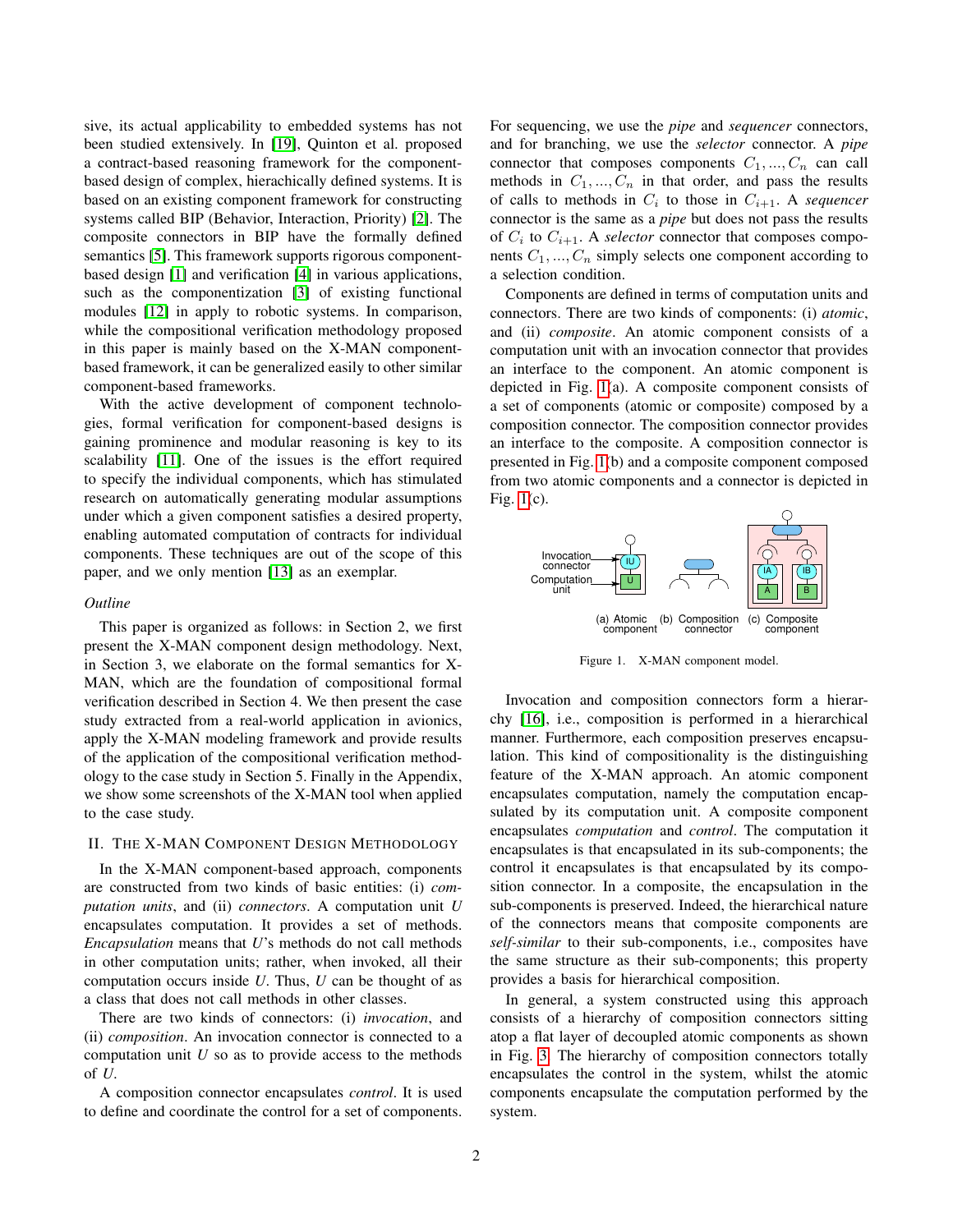## III. FORMAL SEMANTICS OF X-MAN

## <span id="page-2-0"></span>*A. The Meaning of a Component*

Our modeling and verification methodology is agnostic to the programming language used to implement atomic components, the precise format of contracts used to specify components or sub-systems, and the language used to specify system properties to be verified. To ensure the overall soundness of our approach, we therefore designed a unifying, language-independent formal semantics for X-MAN. By mapping various design artifacts into this common formal framework, we are able to freely mix (at a conceptual level) different implementation languages, different specification languages, or hard- and software components within a single model.

In our semantics, a component, system, or sub-system  $T$ is a tuple  $(S, S^0, Op, impl)$  consisting of

- a *state space* S, which is a non-empty (finite or infinite) set,
- a non-empty set  $S^0 \subseteq S$  of *initial states*,
- a finite set Op of *operations* offered by the component,
- a mapping impl from operations to *operation implementations*. The implementation  $impl(op)$  of an operation  $op \in Op$  is a relation between pre-states, inputs, post-states, and outputs

$$
impl (op) \subseteq
$$
  

$$
(\underbrace{S \times I_1 \times \cdots \times I_n}_{\text{InputStream}}) \times (\underbrace{S \times O_1 \times \cdots \times O_m}_{\text{OutputStream}})
$$

i.e., is modelled to be potentially partial and potentially non-deterministic. If the context is clear, we also specify the signature of an operation as  $op: I_1 \times \cdots \times I_n \to O_1 \times \cdots \times O_m.$ 

## *B. Construction of Components*

Components can be constructed in a number different ways:

- *concrete* atomic components are implemented in programming languages such as C; the semantics and behavior of such a component is inherited from the semantics of C.
- *abstract* atomic components are defined declaratively, e.g., via a set of contracts consisting of pre- and post-conditions, similarly to the definition of abstract datatypes in terms of axioms. The semantics of an abstract component is derived from the semantics of the employed formal specification language (e.g., firstorder logic).
- *composite* components are constructed by applying composition connectors, invocation connectors, or adapters to a set of simpler components. Conceptually, connectors and adapters are therefore mathematical functions operating on components as defined in Sect. [III-A.](#page-2-0)

The formal semantics of connectors and adapters is unambiguously defined in terms of mathematical set theory. To generate executable code from X-MAN models, it is also necessary to provide concrete implementations (*realizations*) of the X-MAN connectors and adapters, which is done as part of the X-MAN modeling tool that is used for our experiments. Given an X-MAN model, and implementations of all concrete components in the C programming language, the tool is able to automatically generate a C implementation of the whole modeled system. It is possible to prove the the consistency of the connector realizations with their formal semantics, but this step is outside of the scope of this paper.

Examples of concrete and abstract components are given in Sect. [V.](#page-4-0)

### *C. Component Refinement*

The behavior of concrete and abstract components (e.g., a concrete implementation of a component in C, and an abstract description of the same component in terms of contracts) can be related using the notion of *refinement*. Intuitively, a concrete component  $T_1$  *refines* an abstract component  $T_2$  (written  $T_1 \preceq T_2$ ) if  $T_1$  has "less behavior" than  $T_2$ , i.e., all computation steps and outputs possible for  $T_1$  are also possible for  $T_2$ , but not necessarily vice versa.

We use the notion of component refinement for various verification tasks: *vertical* verification means proving that a concrete component  $T$  (say, implemented in the C language) satisfies it's specification, i.e., does not violate any of the contracts that have been formulated for it. In terms of components, we say that the concrete component T *refines* the corresponding abstract component  $T^a$  defined by the contracts, i.e.,  $T \preceq T^a$ .

Refinement also supports *horizontal* verification, which means to prove that the contracts of components entail desired properties of the system as a whole. Horizontal verification can be conducted by means of refinement, since we can observe that the X-MAN connectors and adapters are *monotonic* with respect to the refinement relation  $\preceq$ . For instance, assume that the relations  $T_1 \preceq T_1^a$  and  $T_2 \preceq T_2^a$ hold. This implies that the composite components obtained by applying the *Pipe* connector are similarly related by  $\preceq$ , i.e.,  $Pipe(T_1, T_2) \preceq Pipe(T_1^a, T_2^a)$ :



In other words, in order to prove that a system  $Pipe(T_1, T_2)$ satisfies a certain safety property, it is sufficient to verify that the corresponding abstract system  $Pipe(T_1^a, T_2^a)$  (obtained by composing the contracts that represent the components  $T_1^a$  and  $T_2^a$ ) has this property.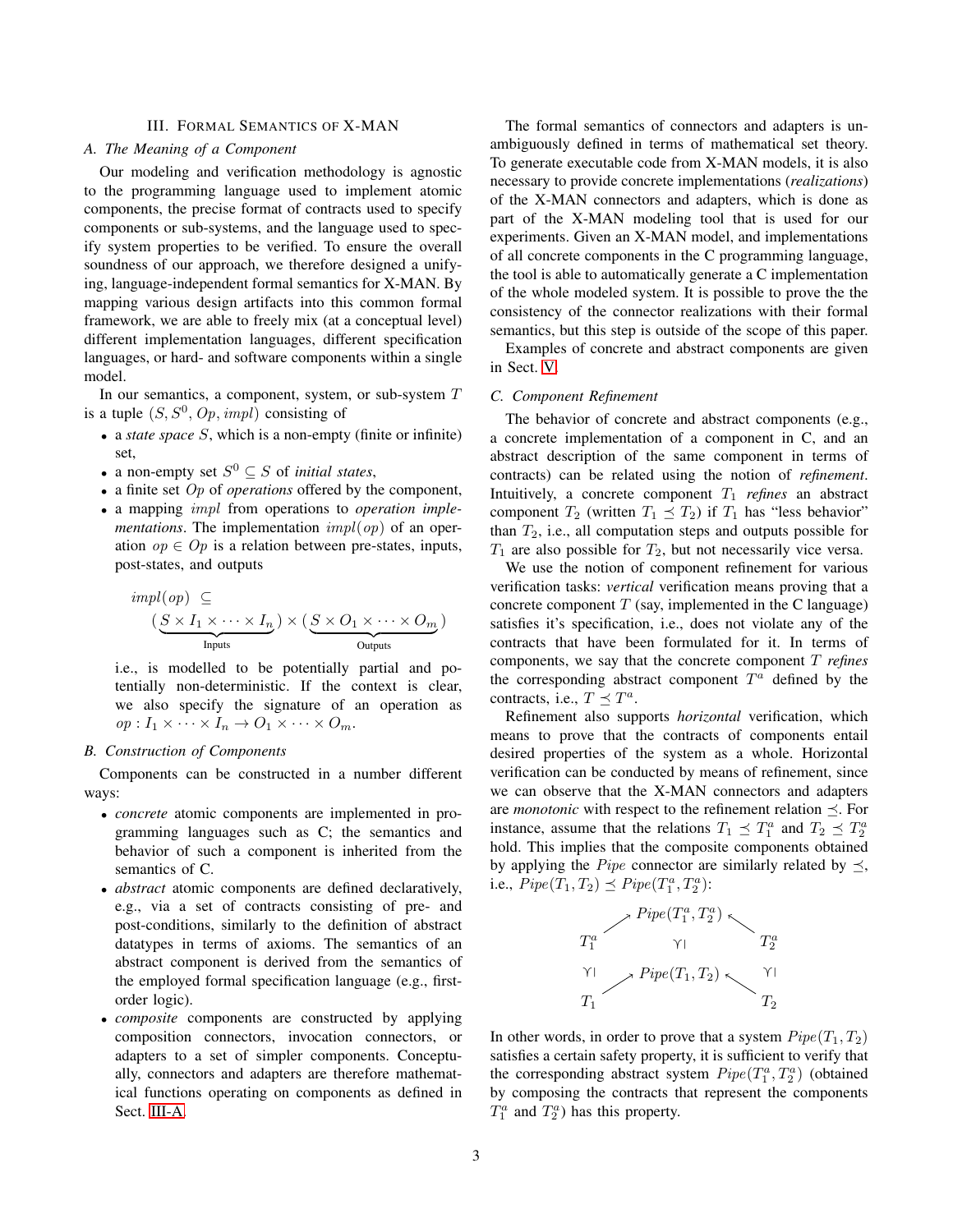To introduce refinement more formally, suppose two components  $T_i = (S_i, S_i^0, Op, impl_i)$  (for  $i \in \{1, 2\}$ ) with the same set  $Op$  of operations are given. We say that  $T_1$  refines  $T_2$ , written  $T_1 \preceq T_2$ , if there is a relation  $R \subseteq S_1 \times S_2$ such that (i) for every initial state  $s_1 \in S_1^0$  there is an initial state  $s_2 \in S_2^0$  such that  $s_1 R s_2$ ; and (ii) for every operation  $op \in Op$  the following property holds:

whenever  $impl_1(op)(s_1, \overline{i}, s'_1, \overline{o})$  and  $s_1 R s_2$ hold, there is a state  $s'_2 \in S_2$  such that  $impl_2(op)(s_2, \bar{i}, s'_2, \bar{o})$  and  $s'_1 R s'_2$ .

In this case, we also say that  $T_1$  refines  $T_2$  with respect to the relation R. Note that  $\preceq$  is a pre-order on components. Also note that our definition closely corresponds to the notion of *simulation relations* on transition systems.

In order to handle non-functional or extra-functional properties, a more general notion of refinement can be introduced (which is beyond the scope of this paper). In this generalisation, abstract operations are allowed to have a "richer" signature than the corresponding concrete operations. For instance, the parameters preTime and postTime described in Sect. [IV](#page-3-0) are not explicitly present in concrete components; nevertheless, such parameters can be introduced explicitly at the level of abstract components to reason about timing. Other kinds of resources, such as program memory, can be handled in a similar way.

## IV. COMPOSITIONAL VERIFICATION AND VALIDATION METHODOLOGY

#### <span id="page-3-0"></span>*A. Vertical and Horizontal Verification*

Compositional verification requires an interface specification (defined in terms of a contract [\[18\]](#page-8-14)) for individual components, in addition to the specification for the full system. With these two kinds of specifications, it is possible to establish that (i) individual components satisfy their contracts, and (ii) the system as a whole satisfies the system specification, based on the component contracts and the compositional relations of the components, using the assumption that these contracts have been verified in the first step. The compositional verification step does not rely on the concrete implementation of the components.

In X-MAN, the primary form of contracts is pre-/postconditions and input/output paramenters of the component computation unit. We assume that these contracts are stored in a repository together with the component implementation, thus enabling reuse. Each component can have multiple contracts which specify different properties of the component. The pre-conditions of a contract specify the scenarios in which the contract applies; e.g., they could require that the input parameters of the operation (provided at runtime) are within legal ranges. Whenever the pre-conditions are satisfied, and the contract can be applied, the post-conditions of the contract specify the relationship between input and output parameters (computed by the operation), as well as the relationship between the pre- and the post-state of the component (in case of stateful components).

In addition to such *functional* properties, *timing* properties can also be specified in terms of the parameters *preTime* and *postTime* implicitly present for each component. The semantics of pre-/post-conditions is that of *partial correctness*, as no claim about termination of component operations is made.

Given an X-MAN model in which every atomic component is instrumented with a contract specification, compositional verification consists of two phases:

- (i) *Vertical verification* ensures that the implementations of each atomic component satisfy their component contracts. To this end, the component implementation is instrumented with assertions generated from the component contracts. The assertions are subsequently verified using an automated software model checker. Such an instrumentation is possible both for functional contracts and specific non-functional contracts, such as those related to timing.
- (ii) *Horizontal verification*: the atomic component contracts are used to derive or verify properties of the system. Such properties can also be described using pre-/postconditions, but are given not for individual components but for the whole X-MAN model. The second phase, consequently, only relates the contracts specified at different levels of the system to each other. It is therefore sufficient to employ first-order decision procedures such as SMT solvers [\[15\]](#page-8-15) (in contrast to the software model checkers required for the first phase). Depending on the composition connectors used in the system, it is also possible to compute the strongest contracts that hold for a given composition by means of quantifier elimination techniques.

Once both phases have been completed successfully, global correctness of the X-MAN model is guaranteed, in the sense that every concrete execution of the implementation satisfies the desired global system properties.

### *B. The X-MAN Verification Tools*

Our verification methodology is implemented in the *X-MAN-Verifier* tool, developed by Oxford University and Uppsala University. The X-MAN-Verifier is able to verify both vertical and horizontal correctness properties of X-MAN models, with the help of different verification backends, and provides a common user interface to display the status of the various verification tasks, as well as diagnostic information in cases where verification fails.

*Vertical verification:* We use the bounded modelchecker CBMC [\[8\]](#page-8-16) for ANSI-C and C++ programs as backend for vertical verification. By exhaustively exploring the behaviour of programs up to a given loop bound, it can verify safety properties such as the adherence to array bounds (no buffer overflows), pointer safety, absence of exceptions, as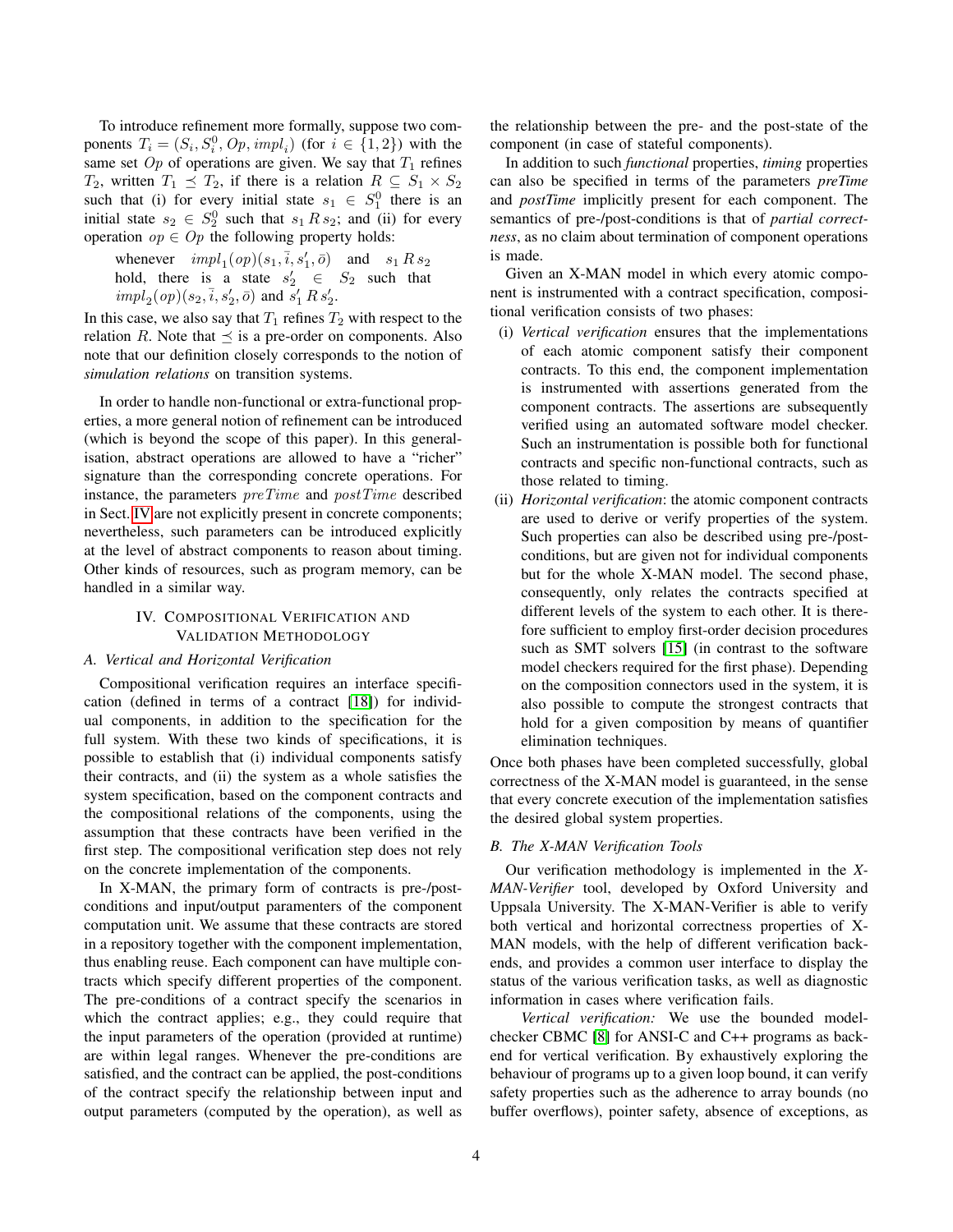well as user-specified assertions or contracts. If a property does not hold, CBMC returns a counterexample, which is a trace that violates the specification. Counterexamples can often simplify debugging a faulty design or specification significantly.

Many embedded applications have strict real-time requirements. As a consequence, loop constructs in embedded software code often have a fixed bound on the number of iterations. CBMC is able to formally validate such bounds by means of *unwinding assertions*. Once the bound is established, it provides proof of the absence of errors. CBMC models machine integer and IEEE floating-point arithmetic accurately and can reason about machine-level artefacts such as bit-wise operators and integer overflows [\[6\]](#page-8-17). It is therefore capable of detecting a bugs that go unnoticed by many other formal verification tools.

*Horizontal verification:* The X-MAN-Verifier is also able to check refinement properties between contracts and system properties, thus implementing means of horizontal verification. Beyond the verification of system properties, the tool is able to automatically infer the *strongest properties* (strongest post-conditions) satisfied by the system operations, from the contracts specified for atomic system components.

To realize this functionality, the X-MAN-Verifier includes a complete set of formal models of the X-MAN connectors and adapters in terms of first-order logic. Reasoning about such formal models, as well as contracts and system properties, is done using the Princess theorem prover [\[20\]](#page-8-18) for Presburger arithmetic and first-order logic.

#### V. A CASE STUDY IN AVIONICS

<span id="page-4-0"></span>We conducted a case study on a representative avionics application – the Ground Fuel Transfer function of a large transport aircraft. It models the specific behaviours of the fuel management system when the aircraft is physically on the ground, as opposed to behaviours while the aircraft is in flight.

# *A. An overview of the component structure of the Ground Fuel Management System.*

Recall that the behaviour of an X-MAN component is defined by means of a set of operations. The gound fuel transfer system consists of six selective top-level operations which are mutually execlusive (Fig. [2\)](#page-4-1): *Automatic Refuel* (AR), *Manual Refuel* (MR), *Defuel* (DF), *Ground Transfer* (GT), *Shut-Off Test* (SOT) and *OFF*. Each of them is further composed of a set of sub-operations. In this paper, the submodules are shown for the *Manual Refuel* operation only, as shown in the largest box of Fig. [2,](#page-4-1) the *MR* operation is composed of four sub-operations: *Eval Cond*, *Idle*, *In-Process*, and *Abort*. The last three sub-operations are also selectable on a mutually exclusive basis. *Eval Cond* shall be called first to decide which of the rest three sub-operations is chosen to be executed next at the runtime. Furthermore, the *In-Process* consists of another four sub-components in sequence. They determine the respective operations of the central tank (*CT*), the left-wing tank (*LWT*), the right-wing tank (*RWT*), and the surge tank (*SP*) under the manual refuel operation mode. All tanks provide both fuel output via pumps and fuel inlet via valves, each being independently switchable by an external controller. This controller monitors the fuel flow between tanks, calculates the required tank-totank fuel transfers and sends the appropriate control signals to the pumps and valves of all tanks.

The internal compositional structure of the MR component is typical for the ground fuel management system. The other operations have a similar compositional architecture; for brevity, Fig. [2](#page-4-1) contains the details of MR only. Moreover, the component-based implementation of MR exercises most features available in the X-MAN framework, making it a suitable exemplar to illustrate the proposed componentbased design and verification approach.

| <b>Ground Fuel Management System</b> |                  |                       |        |
|--------------------------------------|------------------|-----------------------|--------|
|                                      | Manual Refuel Op |                       | DF Op  |
|                                      | Eval Cond        | In Process            |        |
|                                      | Idle             | MR TK LWT<br>MR TK CT | OFF Op |
|                                      | Abort            | MR SP<br>MR TK RWT    |        |
|                                      | AR Op            | SOT Op<br>GT Op       |        |

<span id="page-4-1"></span>Figure 2. A functional composition overview of a ground fuel management system

In order to clearly describe the properties under verification, we first clarify the differences between two terms used in the system requirement specifications of our case study. 1). *State*: describes the (durable) condition after the system performs one or a sequence of operations following the entry condition. For instance, the *Inlet Valve* state of each tank shall be either *"SHUT"* or *"OPEN"*. 2). *Status*: It describes the extant condition of some physical component. In this case study, the status of each component is evaluated every cycle and given the value *NORMAL* or *FAILED*.

For verification purposes, most properties that we currently check are *safety* properties, which state that *"something bad must never happen"*, such as:

- (i) When the system *input overflow condition* is *True*, *MR* must be in the *Abort* operation mode no matter what other inputs are.
- (ii) When the *Inlet Valve* state of a tank is *SHUT*, but the status of this *Valve* is *FAILED*, the fuel mass of this tank must never exceed a certain constant value C.
- (iii) When the status of *MR* is *NORMAL*, the execution of *MR* must never be engaged for longer than 55 seconds.

These example properties above are at the different abstraction levels.  $(i)$  and  $(iii)$  refer to the entire system-level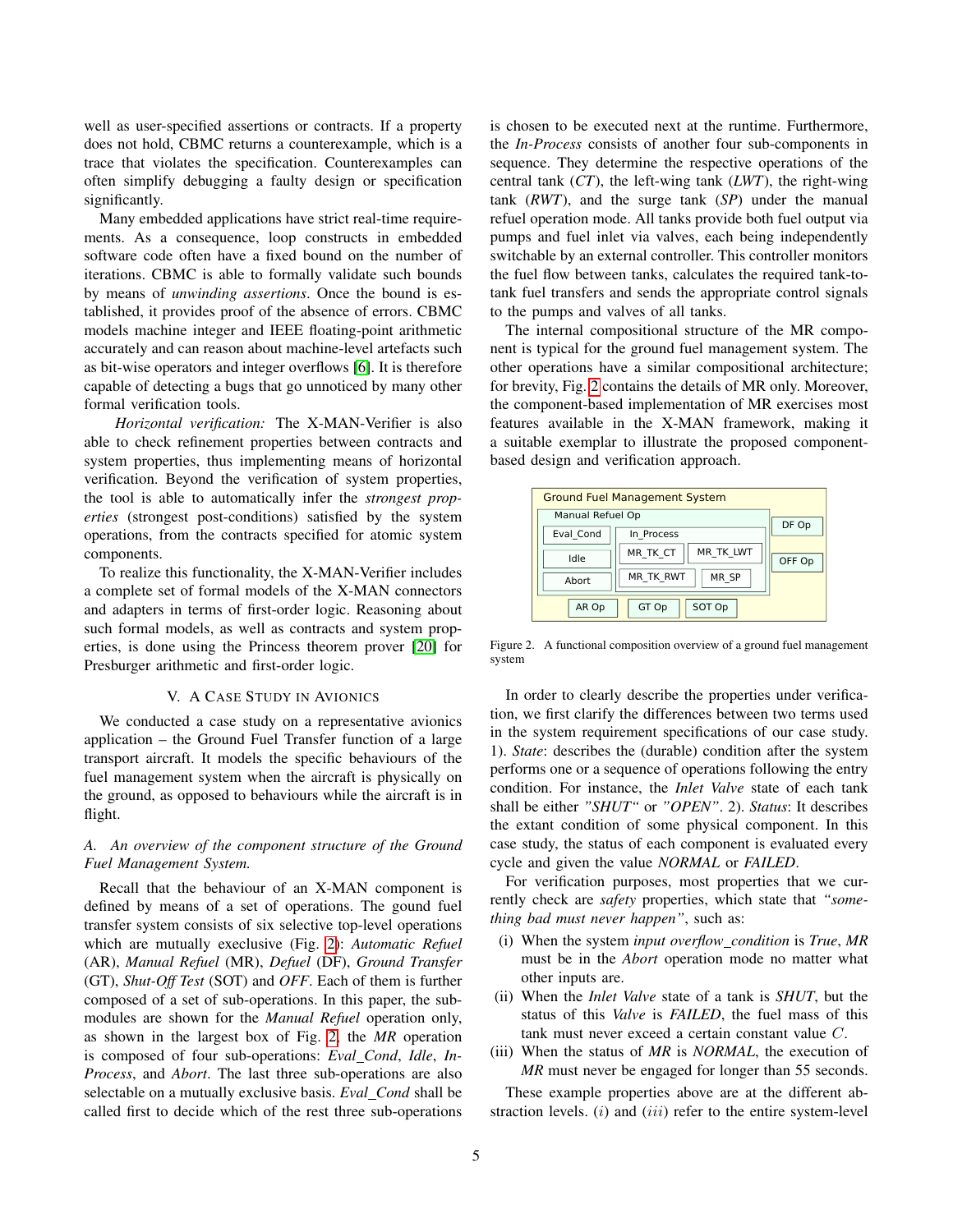

<span id="page-5-0"></span>Figure 3. A component-based manual refuel system

properties of MR, while (ii) relates to the specific atomic operation of a tank which can be used directly to formulate the contract of an atomic component. Further discussions are given in the rest of the paper.

We implement a component-based version of the ground fuel management system by applying the X-MAN component framework, and verify the given properties of the system by using the compositional verification approach adapted to this framework. The details of the component implementation and compositional verification on the MR operation of this system are presented in the following subsections.

### *B. X-MAN Modeling of the Manual Refuel Example*

In X-MAN component modelling, systems are built by composing component instances which are instantiated from component designs in the repository. We will make use of five atomic component designs to model the componentbased *MR* system in X-MAN (as shown in Fig. [3\)](#page-5-0). These design components are *Tank*, *Controller*, *Evaluator*, and *PrAbort*, and *PrIdling*. *PrAbort* models the computation when an operation mode of the ground fuel transfer system aborts. Similarly, *PrIdling* encapsulates the computation when an operation becomes ilde. The final 2 components are relatively simple in our case study, basically returning the output of the component with some constant values, so, we omit their description here, and concentrate on the remaining 3 components.

• Tank: This component maintains some stored state variables which represent a mass of fuel in a particular tank. Fuel output and inlet are modelled by the setting of arguments corresponding to each of 3 ports. A postive mass represents fuel input to the tank, negative signifies outputs. The tank component contains an internally selected maximum-mass figure. Input of a fuel mass which causes this figure to be exceeded results in an overflow mass being outputted. The component also outputs the current mass, states and status of pumps and valves of each tank.

- Controller: calculates the fuel flow between four instances of the Tank component, modelling the functionality of the pumps, valves and pipes linking them. The outputs of each tank along with the command signals for each pump and valve are fed to this component.
- Evaluator: accepts the system inputs and evaluates the right operation mode based on the inputs. The evaluation logic is represented as the first-order logic formula in this case. It outputs the evaluation result.

X-MAN model system shown in Figure [3](#page-5-0) makes use of 8 atomic component instances, and 5 composite components, involving three different kinds of composition connectors – *Pipe*, *Selector* and *Sequencer*. Firstly, we compose four instances of the design component *Tank*: *LTank*, *CTank*, *RTank*, *STank*, which model *LWT*, *CWT*, *RWT* and *SP* respectively, into a composite component named *TanksReader* using the *Sequencer* connector *Seq reader*. In the same way, these four component instances are composed together into another composite component named as *TanksWriter* using the connector *Seq writer*. Thus, every *tank* instance is accessed twice for each iteration of the model. Next, *TanksReader*, an instance of *Controller* named as *CTRL*, and *TanksWriter* are further composed together into a single larger composite component *In Process Pipe* by a *Pipe* connector *Pipe1*, which models the *In Process* operation. Then, *In Process Pipe* is composed with the component *A*, which is the instantiation of the design *PrAbort*, and the component *I*, which is the intantiation of *PrIdle*, by the *Selector* connector *Sel0* to construct the more complex composite component *MR Process*. Finally, by means of another *Pipe* connector *Pipe0*, *MR Process* is composed with the component *EV*, which is an instantiation of the design component *Evaluator*.

The model behaves as follows at run-time: when a call (with inputs) reaches the top-level connector *Pipe0*, the connector first calls the atomic component *EV* with its required inputs and passes the outputs to the *Sel0* connector. Based on the values passed, *Sel0* evaluates the selection condition in order to choose among the composite components *In Process Pipe*, *A* or *I*. If *In Process Pipe* is chosen, *TanksReader* is first called and its monitoring outputs are passed to *CTRL*, then finally the computed command ouputs of *CTRL* are fed into *TanksWriter*. When either *TanksReader* or *TanksWriter* is executed, the *LTank*, *CTank*, *RTank*, *STank* are accessed in sequence, but the usage of the outputs from these *Tank* instances is different. For instance, *TanksReader* manipulates the outputs which represent the current mass, the state and status of the tank, while *TanksWriter* uses those outputs that correspond to the handlers of the pump and valve of each tank. If *A* is chosen, the model starts running as the *Abort* operation mode in *MR*. Otherwise, *I* is chosen to simulate the *Idle* behaviour of *MR*.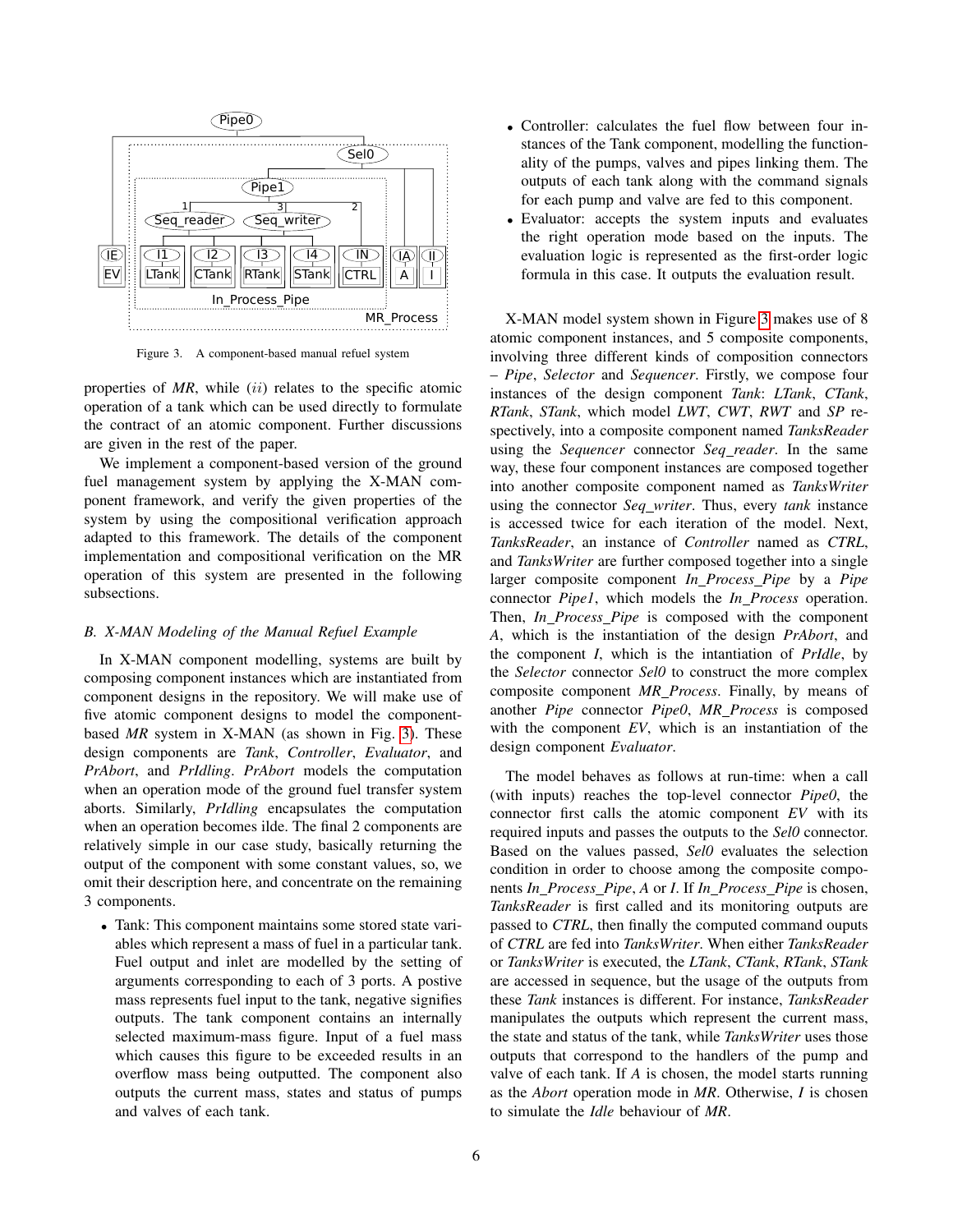# *C. Component-based Verification of the Manual Refuel Example*

Consider the atomic component *LTank* of the *MR* modelling system. It contains 6 contracts: 3 of these specify the integer ranges of the outputs parameters, the other 2 describe the conditions under which fuel may be added without overflow occuring, and the final contract relates to the minimum and maximum execution time of the component. We use one contract *cMassRange* for the component *LTank* as an example:

Contract(cMassRange) { Inputs:  $iAddedMass : int$ Ouputs: oMass : int, oMaxMass : int Pre-condition: true Post-condition:  $oMass > 0 \land$ oMass ≤ oMaxMass }

Two integer outputs are used in this contract. *oMass* reflects the current fuel mass of the tank, and *oMaxMass* represents the internally selected maximum mass figure. The *Pre-condition* of this contract is *true* which means no assumption of the component inputs is made. The corresponding *Post-condition* requires that *oMass* must always be a positive value and *oMass* must never exceed the value of *oMaxMass* after the execution of the *LTank* component. As a further example, the contract for specifying the extrafunctional timing property of this component uses the special parameters *preTime* and *postTime*, which are globally accessible throughout the component, to describe the timing constraint as follows.

Contract( $c\text{rankTiming}$ ) { Inputs: Ouputs: Pre-condition: true Post-condition:  $postTime \leq preTime + 5 \land$  $postTime \geq preTime + 1$ 

According to this contract, the execution time (in seconds) of this contract must always fall within the range  $[1, 5]$ under any combinations of inputs. In addition to the basic *Range-Contract* of output variables and *timing-Contract* as introduced above, some component contracts formulate the complex data constraints between model inputs and outputs that are derived from the system requirement. For instance, the contract for the *Controller* component instance CRTL is as follows:

}

 $\text{Contract}(cFuelConservationController)$  { Inputs:  $iMass[4]: int,$ **Ouputs:**  $oAddedMass[4]: int$ Pre-condition:  $iMass[0] \ge 0 \land iMass[1] \ge 0 \land$  $iMass[2] \geq 0 \wedge iMass[3] \geq 0$ Post-condition:  $oAddedMass[0] +$ 

$$
oA dde dMass [1] + \\ oA dde dMass [2] + \\ oA dde dMass [3] = 0
$$

}

In this contract for *CTRL*, the input parameter *iMass* is an Integer array which is passed from the composite component *Seq reader*. Each element corresponds to the output parameter oMass of *LTank*, *CTank*,*RTank*,*STank* respectively. The output parameter  $oA dde dMass$  is also an Integer array which is passed to the composite component *Seq writer*. And each element corresponds to the input parameter iAddedMass of four *Tank* component instances. This *Post-condtion* of this contract requires that the fuel mass must be conserved in the *CTRL*.

*Vertical Verification Phase:* We apply the software Model Checker *CBMC* to formally verify that the implementation of every atomic component in *MR* ( 8 components in total) satisfies its corresponding contracts. For instance, we check that the C implementation of the component CTRL satisfies the post-condition specified in the contract *cFuelConservationController* given above, under the assumption that the input parameters adhere to the *Pre-condition* constraint. Our verification tool first automatically instruments the following assumption statement at the beginning of the implementation code.

 $$ 

and, the following assertion at the end of the code.

 $\textbf{assert}(cFuelConservation.Post - condition);$ 

Then, *CBMC* is applied to verify the instrumented code.

Due to the exhaustive search within the unwinding depth and precise modeling of data variables, *CBMC* can detect non-trivial corner case bugs, which eluded discovery during testing by means of a conventional test-suite derived from the requirements. As an example, consider the following code fragment from the *CTRL* implementation where the variables have been renamed.

**const int** sink  $num = 2$ ;  $//$  \* \* \* \* ... **int** val  $a = a/sink$  num;  $*$ **int** val a remainder  $= a\%b$ ; ...  $if(v \text{ open})$  $val_c = val_a;$ } **else**{  $val\_c = 0;$ } ... **if**(*val*  $c > 0$ ){  $val\_c = val\_c + val\_a\_remainder;$ }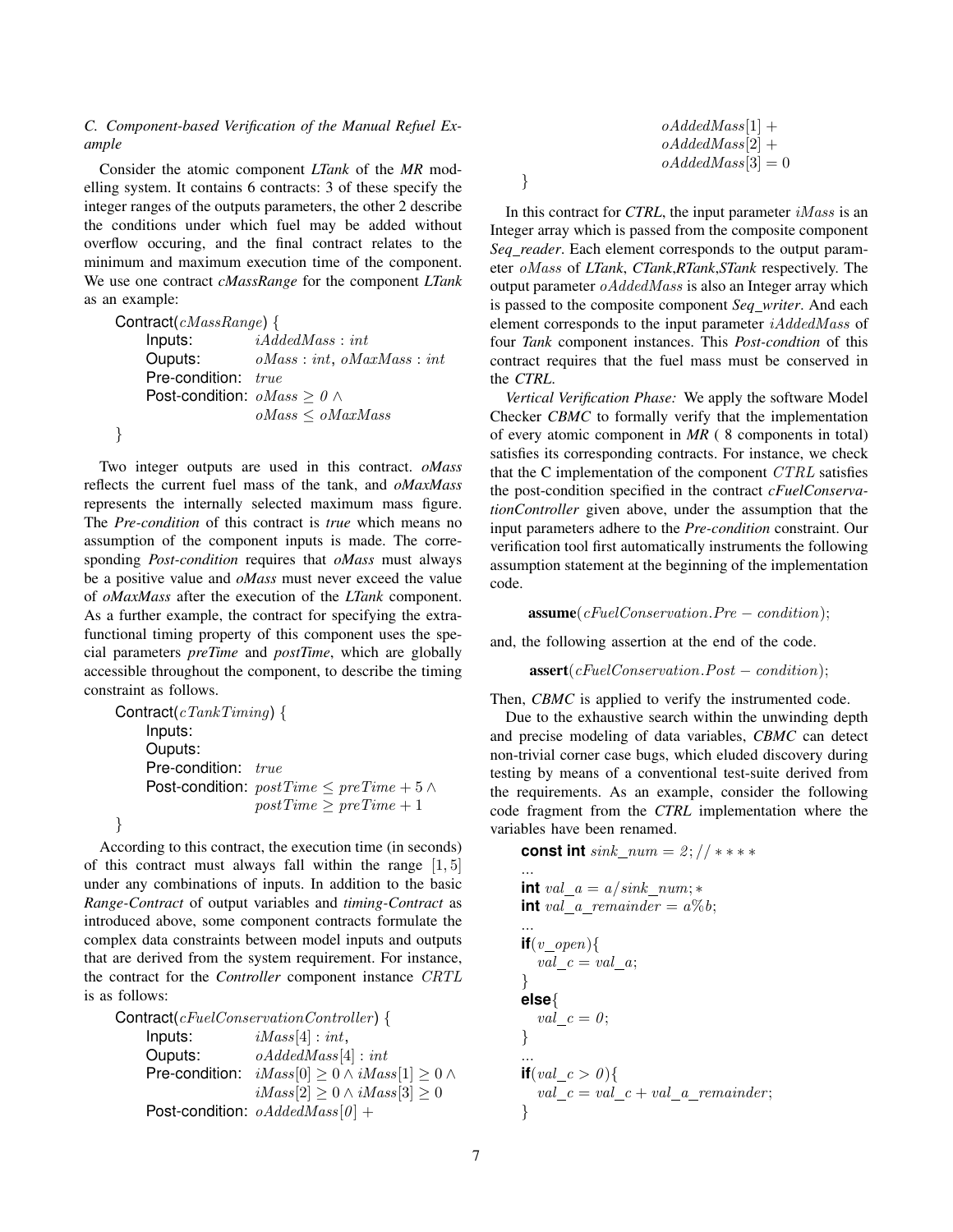The variable a models a total amount of flow that is distributed between a given number of sinks. The amount is given as an integer quantity, and there can therefore be a remainder (val a remainder), which is to be apportioned to the valve flow val c. Consider the special execution trace when

$$
a=1;\ v\_open=1;
$$

Then,

...

val  $a = 0$ ; val a remainder = 1; val  $c = 0$ ;

i.e., the remainder is non-zero but is not apportioned to the valve flow val c. The buggy value of val c propagates to the outputs and causes the violation of the *Post-condition* of *cFuelConservation*. The variables a and v open are both internal variables. It is difficult for a conventional testing technique to find the primary inputs stimuli that could observe this corner case scenario where a is set to 1 and v open is set to be *True* at the same time. Consequently, the error was missed by the conventional test suite, while *CBMC* quickly identifies an erroneous execution trace as above. Analyses revealed that the bug occurred because the code was adopted from a similar algorithm using floating-point arithmetic, and did not handle integer division truncation properly.

*Horizontal Verification Phase:* After the contracts of all components have been verified, we can start horizontal verification, which checks the properties of the modeling system based on the verified contracts of the components and their composite relationships. For instance, given a system C composed of two verified components A and B connected by a Selector, we combine the post-conditions in the contracts of  $A$  and  $B$  as follows:

$$
f = (selC\text{-}cond \land post_A) \lor (\neg selC\text{-}cond \land post_B)
$$

where  $post_A$  and  $post_B$  denote the post-conditions of components A and B, respectively. *selC-cond* is the condition that the sub-component is chosen in the case of using Selector connector. In this example, if *selC-cond* is true, component A is selected for execution; otherwise, component  $B$  is selected. For the composite systems using other connectors, the X-MAN-Verifier can also automatically derive the formula  $f$  from the proved contracts of sub-components, according to the composition behavious of the corresponding connectors with respect to the properties under verification.

Then, the X-MAN-Verifier checks whether  $f$  implies  $post_{\mathcal{C}}$ . If so, we have proven that the component C satisfies its contract; otherwise the contract may or may not hold. The X-MAN-Verifier can produce a trace that demonstrates how the component  $C$  fails to respect its contract. For a given timing property

$$
postTime < preTime + 55
$$

for *MR*, the X-MAN-Verifier returns *hold*. On the other hand, the timing property

$$
postTime < preTime + 50
$$

may be violated and the tool provides a counterexample. We can conclude that the *MR* system is guaranteed to finish execution within 55 time steps, but may exceed 50 time steps. The counterexample extracted is as follows:

Inputs : in0 = 0, ..., in3 = 0; preT ime = 0; − − − − − − − − − − −− CallingEC Inputs : preT ime = 0, Outputs : value = 1; postT ime = 5; − − − − − − − − − − −− CallingLA .... − − − − − − − − − − −− Outputs : out0 = 1, ..., out4 = 1; postT ime = 53;

This trace shows the system inputs and outputs, preTime and postTime of *MR*, and the components on the execution trace with their inputs, ouputs,  $preTime$  and  $postTime$ .

#### VI. CONCLUSIONS

In this paper, we proposed a new compositional design and verification methodology based on X-MAN using formal methods, and investigate its applicability to the safetycritical embedded systems using a case study implementing the ground fueling scenario of an aircraft.

Future work includes the evaluation of the framework using models that utilize the support for IEEE floating-point arithmetic [\[6\]](#page-8-17). Further research will include the development of test-suite generation algorithms that exploit the strong isolation of the components and the information about the structure of their composition, e.g., pursuing ideas similar to those that have been applied to Simulink dataflow diagrams [\[14\]](#page-8-19).

#### **REFERENCES**

- <span id="page-7-1"></span>[1] A. Basu, S. Bensalem, M. Bozga, J. Combaz, M. Jaber, T.-H. Nguyen, and J. Sifakis. Rigorous component-based system design using the BIP framework. *IEEE Software*, 28(3):41– 48, 2011.
- <span id="page-7-0"></span>[2] A. Basu, M. Bozga, and J. Sifakis. Modeling heterogeneous real-time components in BIP. In *SEFM*, pages 3–12, 2006.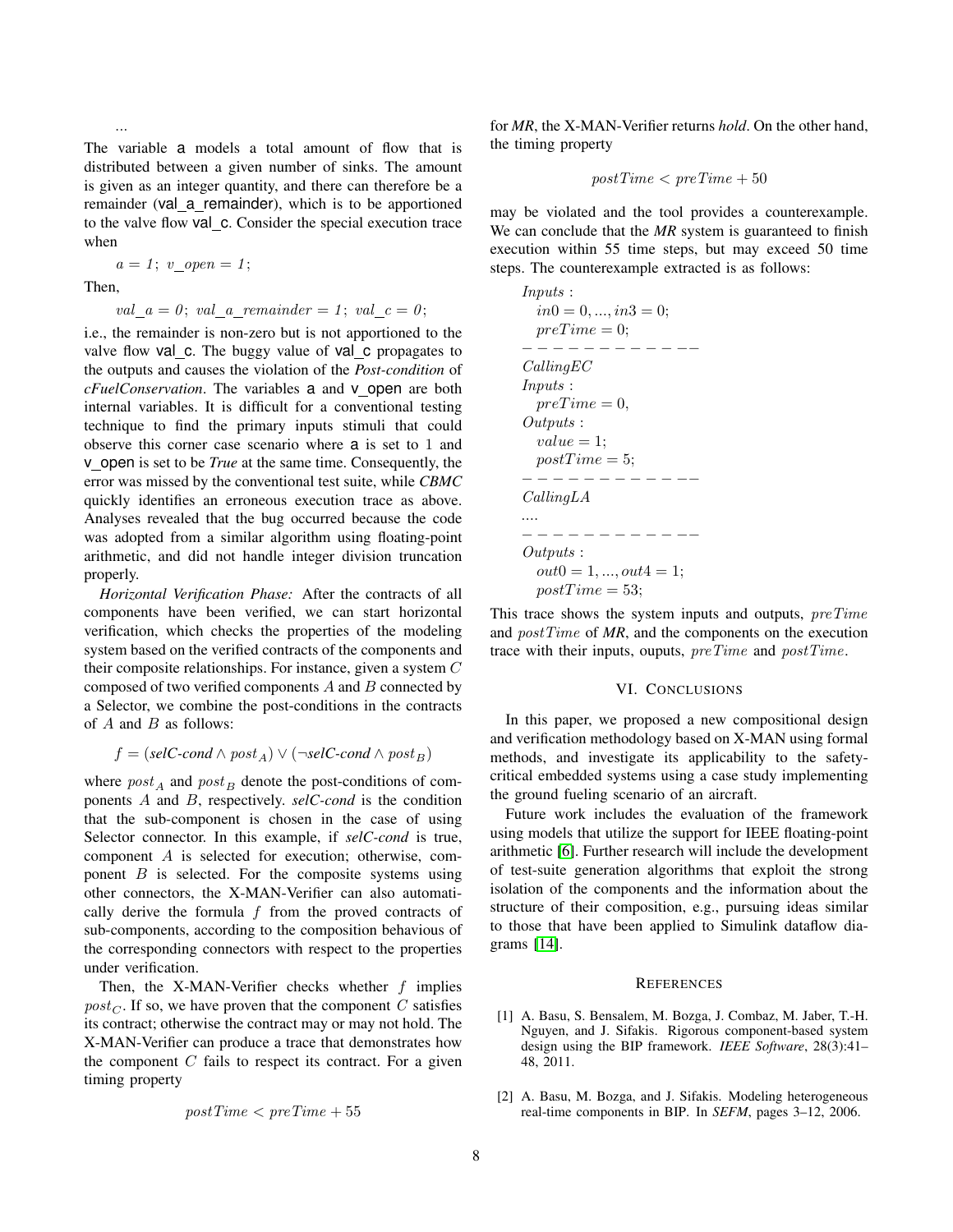- <span id="page-8-9"></span>[3] A. Basu, M. Gallien, C. Lesire, T.-H. Nguyen, S. Bensalem, F. Ingrand, and J. Sifakis. Incremental component-based construction and verification of a robotic system. In *ECAI*, pages 631–635, 2008.
- <span id="page-8-8"></span>[4] S. Bensalem, M. Bozga, T.-H. Nguyen, and J. Sifakis. Compositional verification for component-based systems and application. *IET Software*, 4(3):181–193, 2010.
- <span id="page-8-7"></span>[5] S. Bliudze and J. Sifakis. Causal semantics for the algebra of connectors. *Formal Methods in System Design*, 36(2):167– 194, 2010.
- <span id="page-8-17"></span>[6] A. Brillout, D. Kroening, and T. Wahl. Mixed abstractions for floating-point arithmetic. In *Formal Methods in Computer-Aided Design (FMCAD)*, pages 69–76. IEEE, 2009.
- <span id="page-8-4"></span>[7] S. Chaki, J. Ivers, N. Sharygina, and K. C. Wallnau. The ComFoRT reasoning framework. In *Computer Aided Verification (CAV)*, volume 3576 of *LNCS*, pages 164–169. Springer, 2005.
- <span id="page-8-16"></span>[8] E. Clarke, D. Kroening, and F. Lerda. A tool for checking ANSI-C programs. In *Proc. of TACAS*, 2004.
- <span id="page-8-2"></span>[9] E. M. Clarke, O. Grumberg, and D. Peled. *Model Checking*. MIT Press, 2000.
- <span id="page-8-1"></span>[10] I. Crnkovic, S. Larsson, and M. Chaudron. Componentbased development process and component lifecycle. *Journal of Computing and Information Technology*, 13(4):321–327, 2005.
- <span id="page-8-11"></span>[11] L. de Alfaro and T. Henzinger. Interface theories for component-based design. In *Embedded Software (EMSOFT)*, volume 2211 of *LNCS*, pages 148–165. Springer, 2001.
- <span id="page-8-10"></span>[12] S. Fleury, M. Herrb, and R. Chatila. Genom: A tool for the specification and the implementation of operating modules in a distributed robot architecture. In *In International Conference on Intelligent Robots and Systems*, pages 842–848, 1997.
- <span id="page-8-12"></span>[13] D. Giannakopoulou, C. Păsăreanu, and H. Barringer. Assumption generation for software component verification. In *ASE*, pages 3–12. ACM, 2002.
- <span id="page-8-19"></span>[14] N. He, P. Rümmer, and D. Kroening. Test-case generation for embedded Simulink via formal concept analysis. In *Design Automation Conference (DAC)*, pages 224–229. ACM, 2011.
- <span id="page-8-15"></span>[15] D. Kroening and O. Strichman. *Decision Procedures – An Algorithmic Point of View*. Springer (Theoretical Computer Science series), 2008.
- <span id="page-8-13"></span>[16] K.-K. Lau, P. V. Elizondo, and Z. Wang. Exogenous connectors for software components. In *Proc. 8th Int. Symp. on Component-based Software Engineering*, pages 90–106. Springer, 2005.
- <span id="page-8-3"></span>[17] K.-K. Lau, M. Ornaghi, and Z. Wang. A software component model and its preliminary formalisation. In *Proc. 4th International Symposium on Formal Methods for Components and Objects*, volume 4111 of *LNCS*, pages 1–21. Springer, 2006.
- <span id="page-8-14"></span>[18] B. Meyer. Contracts for components. *Software Development*, 8(7):51–53, 2000.
- <span id="page-8-6"></span>[19] S. Quinton and S. Graf. Contract-based verification of hierarchical systems of components. In *Intl. Conference on Software Engineering and Formal Methods (SEFM)*, pages 377–381. IEEE, 2008.
- <span id="page-8-18"></span>[20] P. Rümmer. A constraint sequent calculus for first-order logic with linear integer arithmetic. In *LPAR*, volume 5330 of *LNCS*, pages 274–289. Springer, 2008.
- <span id="page-8-0"></span>[21] R. Smith, B. Meyer, C. Szyperski, and G. Pour. Componentbased development? Refining the blueprint. *Technology of Object-Oriented Languages, International Conference on*, 0:563, 2000.
- <span id="page-8-5"></span>[22] K. Wallnau. A technology for predictable assembly from certifiable components (PACC). In *Technical Report CMU/SEI-2003-TR-009, SEI, CMU*, 2003.

#### APPENDIX

Here we show some screenshots of the X-MAN tool during the design and verification of the Ground Fuel Management System.

Figure [4](#page-8-20) shows the design of an atomic component.



<span id="page-8-20"></span>Figure 4. Component design.

Figure [5](#page-8-21) shows the repository of (atomic) components that have been built.



<span id="page-8-21"></span>Figure 5. Component repository.